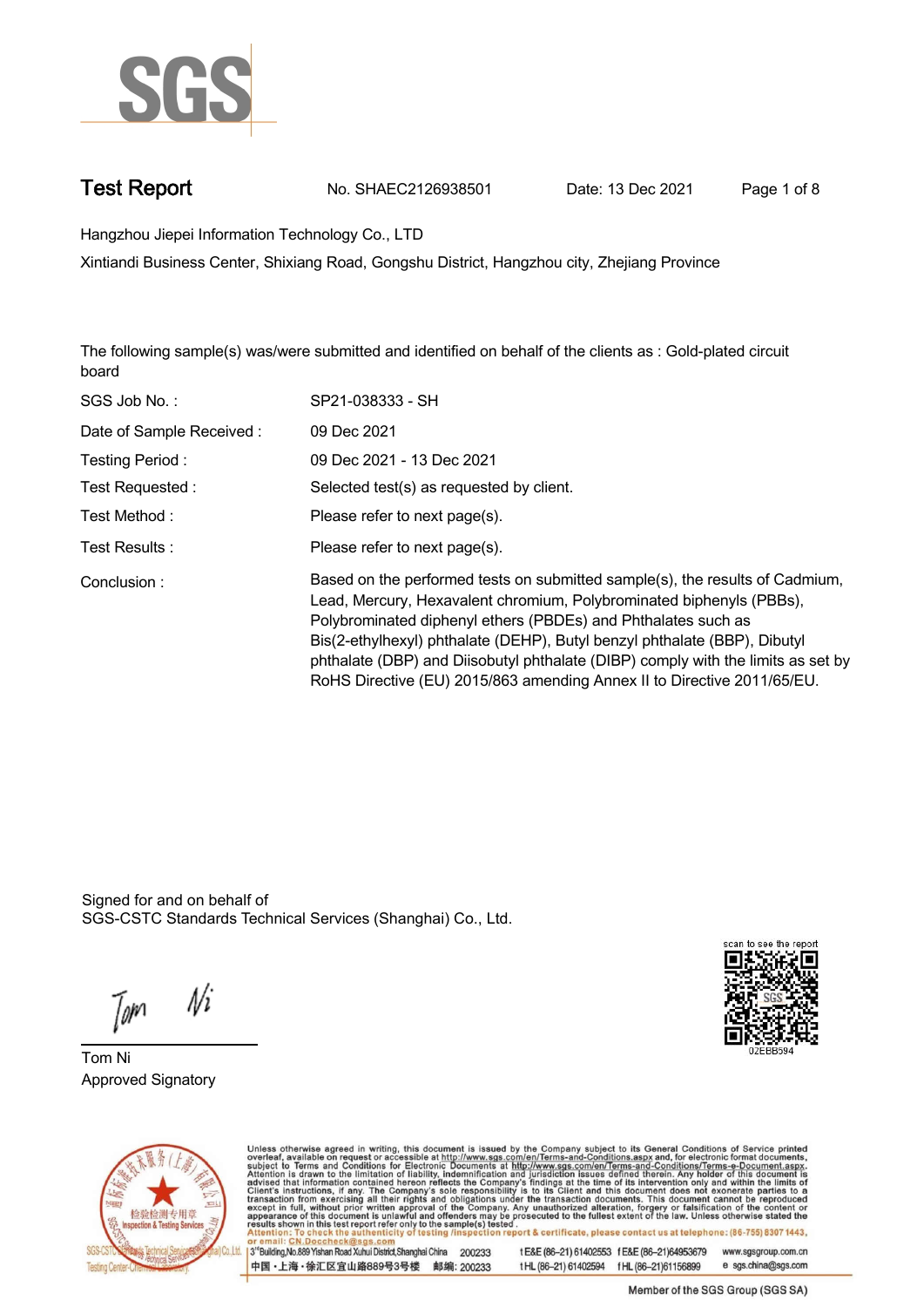

**Test Report. No. SHAEC2126938501 Date: 13 Dec 2021. Page 2 of 8.**

**Test Results :.**

**Test Part Description : .**

| Specimen No.    | SGS Sample ID    | <b>Description</b> |  |
|-----------------|------------------|--------------------|--|
| SN <sub>1</sub> | SHA21-269385.001 | Green PCB          |  |

- **Remarks :.(1) 1 mg/kg = 0.0001% .**
	- **(2) MDL = Method Detection Limit .**
	- **(3) ND = Not Detected ( < MDL ) .**
	- **(4) "-" = Not Regulated .**

### **RoHS Directive (EU) 2015/863 amending Annex II to Directive 2011/65/EU.**

**Test Method :. With reference to IEC 62321-4:2013+AMD1:2017, IEC62321-5:2013, IEC62321-7-2:2017, IEC 62321-6:2015 and IEC62321-8:2017, analyzed by ICP-OES, UV-Vis and GC-MS. .**

| Test Item(s)                 | Limit          | <u>Unit</u> | <b>MDL</b>                   | 001       |
|------------------------------|----------------|-------------|------------------------------|-----------|
| Cadmium (Cd)                 | 100            | mg/kg       | $\overline{2}$               | ND        |
| Lead (Pb)                    | 1000           | mg/kg       | $\overline{2}$               | 9         |
| Mercury (Hg)                 | 1000           | mg/kg       | $\overline{2}$               | <b>ND</b> |
| Hexavalent Chromium (Cr(VI)) | 1000           | mg/kg       | 8                            | <b>ND</b> |
| Sum of PBBs                  | 1000           | mg/kg       | $\qquad \qquad \blacksquare$ | ND        |
| Monobromobiphenyl            |                | mg/kg       | 5                            | ND        |
| Dibromobiphenyl              | -              | mg/kg       | 5                            | ND        |
| Tribromobiphenyl             |                | mg/kg       | 5                            | ND.       |
| Tetrabromobiphenyl           | -              | mg/kg       | 5                            | ND        |
| Pentabromobiphenyl           | -              | mg/kg       | 5                            | <b>ND</b> |
| Hexabromobiphenyl            | -              | mg/kg       | 5                            | ND        |
| Heptabromobiphenyl           |                | mg/kg       | 5                            | <b>ND</b> |
| Octabromobiphenyl            | $\overline{a}$ | mg/kg       | 5                            | ND        |
| Nonabromobiphenyl            |                | mg/kg       | 5                            | <b>ND</b> |
| Decabromobiphenyl            |                | mg/kg       | 5                            | ND        |
| Sum of PBDEs                 | 1000           | mg/kg       | $\overline{\phantom{a}}$     | ND.       |
| Monobromodiphenyl ether      | -              | mg/kg       | 5                            | ND        |
| Dibromodiphenyl ether        | -              | mg/kg       | 5                            | ND        |
| Tribromodiphenyl ether       | -              | mg/kg       | 5                            | <b>ND</b> |
| Tetrabromodiphenyl ether     |                | mg/kg       | 5                            | <b>ND</b> |



Unless otherwise agreed in writing, this document is issued by the Company subject to its General Conditions of Service printed overleaf, available on request or accessible at http://www.sgs.com/en/Terms-and-Conditions.asp

3<sup>rd</sup> Building, No.889 Yishan Road Xuhui District, Shanghai China 200233 中国·上海·徐汇区宜山路889号3号楼 邮编: 200233 tE&E (86-21) 61402553 fE&E (86-21)64953679 www.sgsgroup.com.cn

t HL (86-21) 61402594 f HL (86-21) 61156899 e sgs.china@sgs.com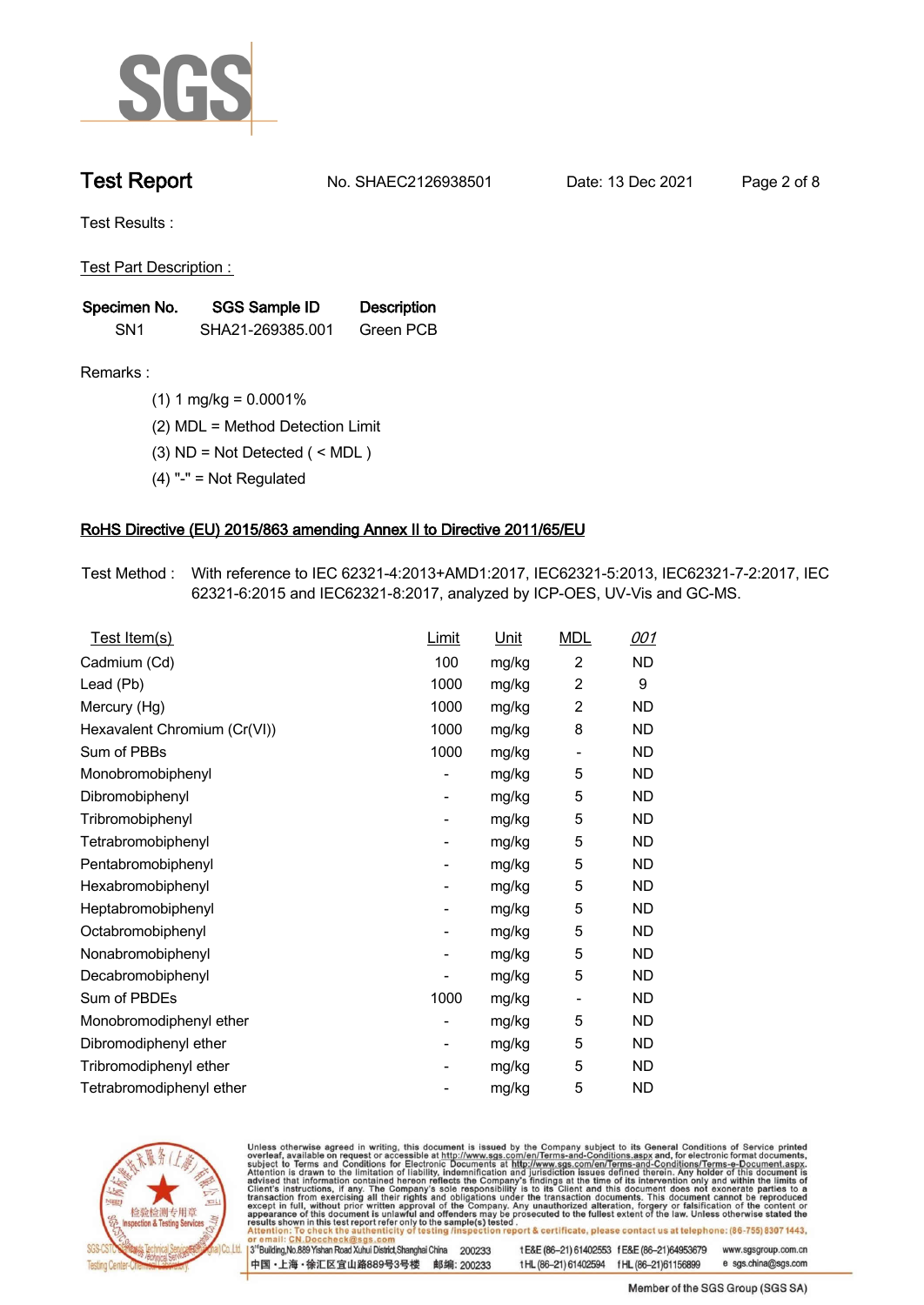

| <b>Test Report</b>                | No. SHAEC2126938501      |       |            | Date: 13 Dec 2021 | Page 3 of 8 |
|-----------------------------------|--------------------------|-------|------------|-------------------|-------------|
| Test Item(s)                      | Limit                    | Unit  | <b>MDL</b> | <u>001</u>        |             |
| Pentabromodiphenyl ether          | $\overline{\phantom{a}}$ | mg/kg | 5          | ND.               |             |
| Hexabromodiphenyl ether           | $\overline{\phantom{a}}$ | mg/kg | 5          | <b>ND</b>         |             |
| Heptabromodiphenyl ether          | -                        | mg/kg | 5          | ND.               |             |
| Octabromodiphenyl ether           | -                        | mg/kg | 5          | ND.               |             |
| Nonabromodiphenyl ether           | $\overline{\phantom{a}}$ | mg/kg | 5          | ND.               |             |
| Decabromodiphenyl ether           | -                        | mg/kg | 5          | <b>ND</b>         |             |
| Di-butyl Phthalate (DBP)          | 1000                     | mg/kg | 50         | <b>ND</b>         |             |
| Benzyl Butyl Phthalate (BBP)      | 1000                     | mg/kg | 50         | <b>ND</b>         |             |
| Di-2-Ethyl Hexyl Phthalate (DEHP) | 1000                     | mg/kg | 50         | <b>ND</b>         |             |
| Diisobutyl Phthalates (DIBP)      | 1000                     | mg/kg | 50         | <b>ND</b>         |             |

**Notes :.**

- **(1) The maximum permissible limit is quoted from RoHS Directive (EU) 2015/863. IEC 62321 series is equivalent to EN 62321 series https://www.cenelec.eu/dyn/www/f?p=104:30:1742232870351101::::FSP\_ORG\_ID,FSP\_LANG\_ID: 1258637,25**
- **(2) The restriction of DEHP, BBP, DBP and DIBP shall apply to medical devices, including in vitro medical devices, and monitoring and control instruments,including industrial monitoring and control instruments, from 22 July 2021. .**



Unless otherwise agreed in writing, this document is issued by the Company subject to its General Conditions of Service printed overleaf, available on request or accessible at http://www.sgs.com/en/Terms-and-Conditions.asp

3<sup>rd</sup>Building, No.889 Yishan Road Xuhui District, Shanghai China 200233 中国·上海·徐汇区宜山路889号3号楼 邮编: 200233 t E&E (86-21) 61402553 f E&E (86-21)64953679

www.sgsgroup.com.cn e sgs.china@sgs.com t HL (86-21) 61402594 f HL (86-21) 61156899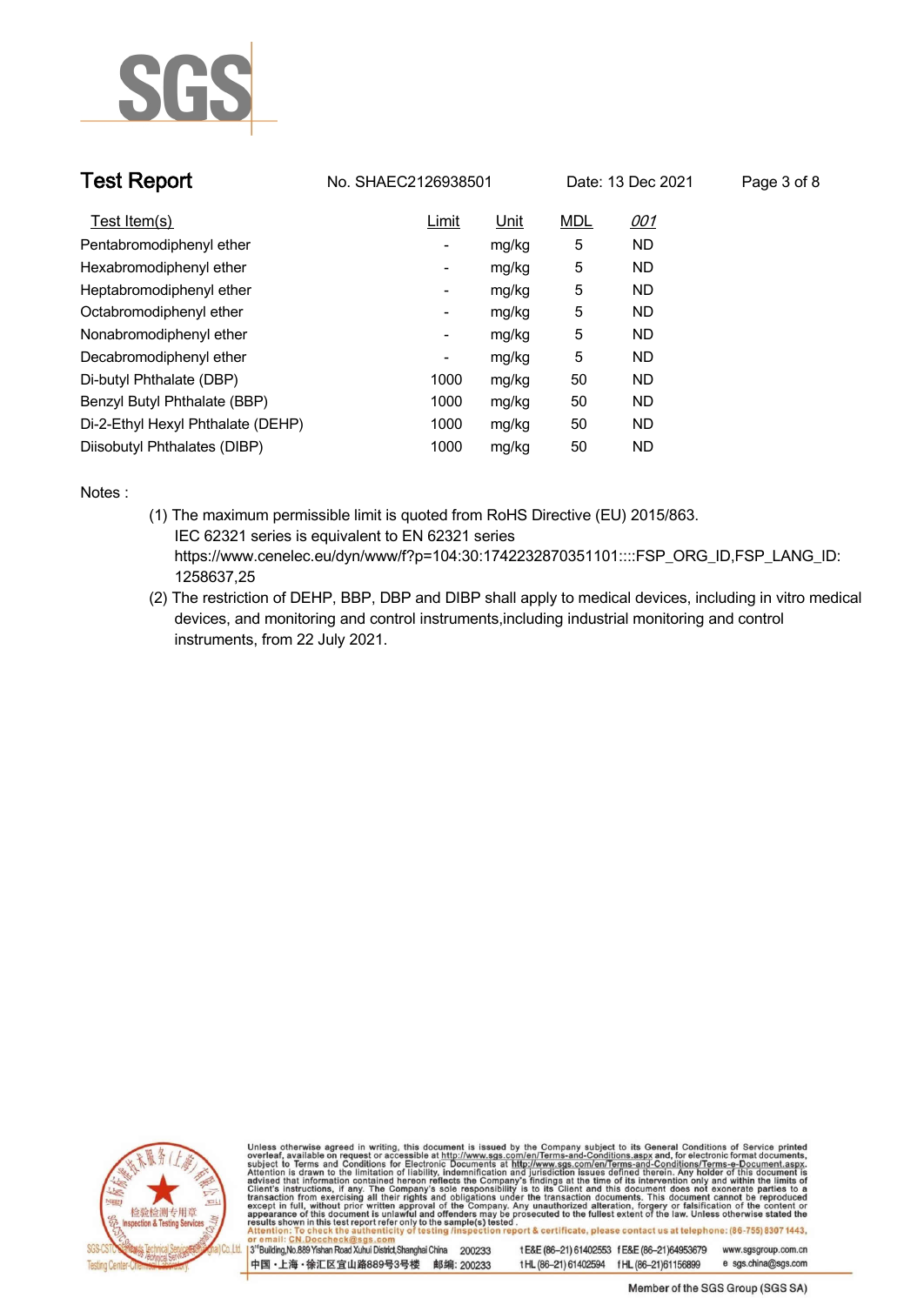

**Test Report. No. SHAEC2126938501 Date: 13 Dec 2021. Page 4 of 8.**

## **ATTACHMENTS**

## **Elements (IEC62321) Testing Flow Chart**

1) These samples were dissolved totally by pre-conditioning method according to below flow chart.





Unless otherwise agreed in writing, this document is issued by the Company subject to its General Conditions of Service printed overleaf, available on request or accessible at http://www.sgs.com/en/Terms-and-Conditions.asp

3<sup>rd</sup> Building, No.889 Yishan Road Xuhui District, Shanghai China 200233 中国·上海·徐汇区宜山路889号3号楼 邮编: 200233 tE&E (86-21) 61402553 fE&E (86-21)64953679 www.sgsgroup.com.cn e sgs.china@sgs.com t HL (86-21) 61402594 f HL (86-21) 61156899

Member of the SGS Group (SGS SA)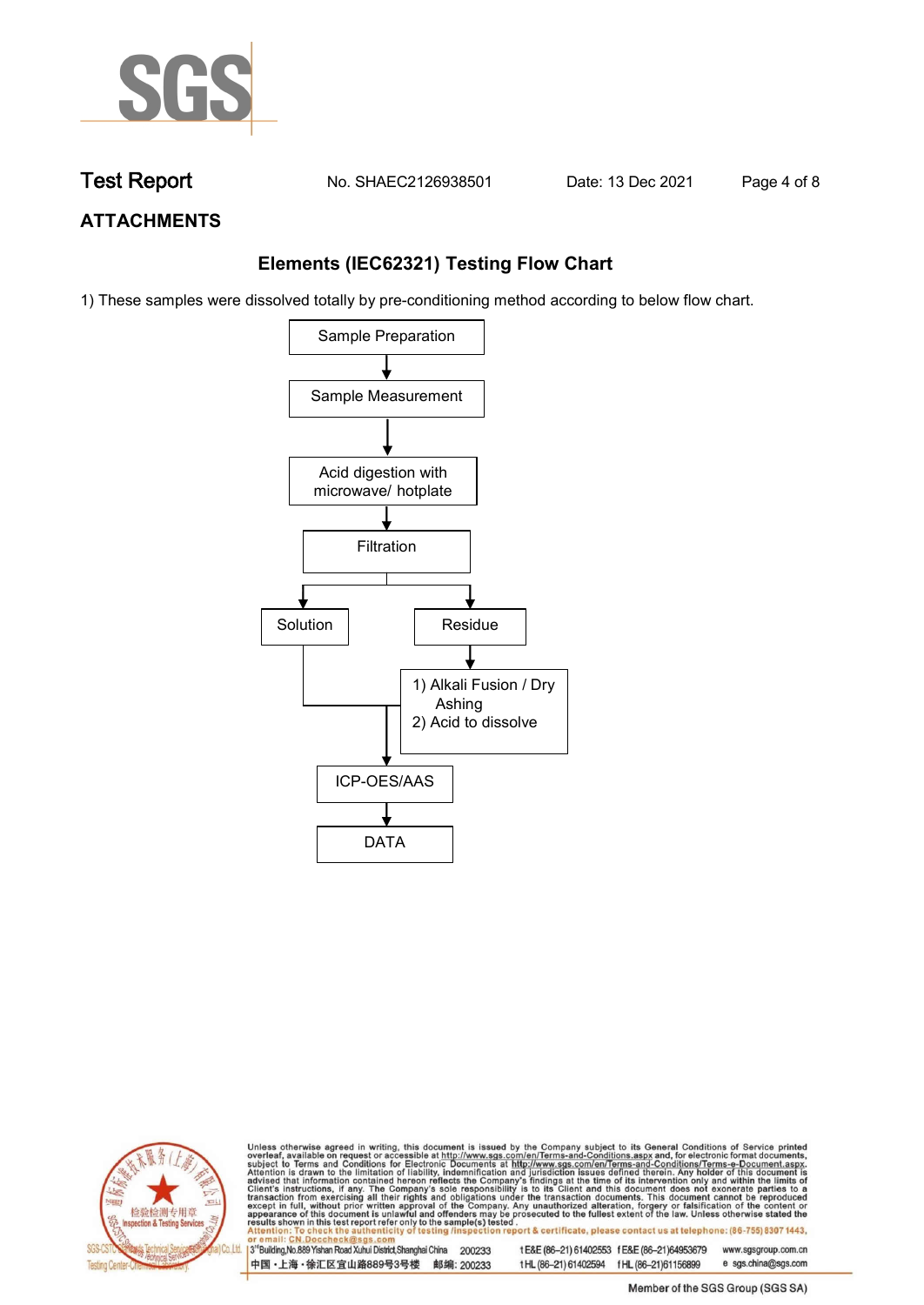

**Test Report. No. SHAEC2126938501 Date: 13 Dec 2021. Page 5 of 8.**

## **ATTACHMENTS**

### **Hexavalent Chromium (Cr(VI)) Testing Flow Chart**





Unless otherwise agreed in writing, this document is issued by the Company subject to its General Conditions of Service printed overleaf, available on request or accessible at http://www.sgs.com/en/Terms-and-Conditions.asp

3<sup>rd</sup> Building, No.889 Yishan Road Xuhui District, Shanghai China 200233 中国·上海·徐汇区宜山路889号3号楼 邮编: 200233 tE&E (86-21) 61402553 fE&E (86-21)64953679 www.sgsgroup.com.cn t HL (86-21) 61402594 f HL (86-21) 61156899 e sgs.china@sgs.com

Member of the SGS Group (SGS SA)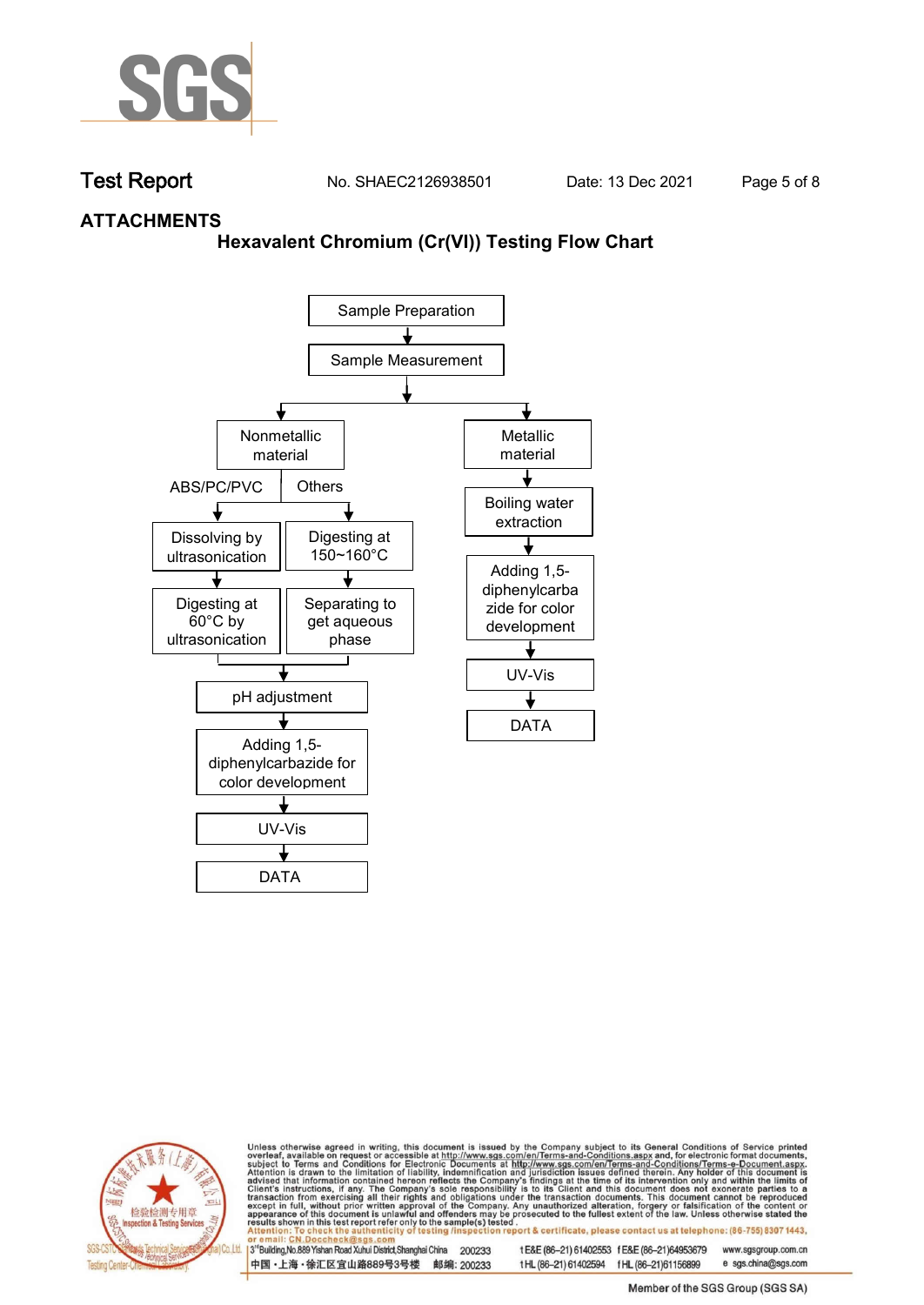

**Test Report. No. SHAEC2126938501 Date: 13 Dec 2021. Page 6 of 8.**

**ATTACHMENTS**

## **PBBs/PBDEs Testing Flow Chart**





Unless otherwise agreed in writing, this document is issued by the Company subject to its General Conditions of Service printed overleaf, available on request or accessible at http://www.sgs.com/en/Terms-and-Conditions.asp

3<sup>'</sup>Building, No.889 Yishan Road Xuhui District, Shanghai China 200233 中国·上海·徐汇区宜山路889号3号楼 邮编: 200233

tE&E (86-21) 61402553 fE&E (86-21)64953679 www.sgsgroup.com.cn

e sgs.china@sgs.com t HL (86-21) 61402594 f HL (86-21) 61156899 Member of the SGS Group (SGS SA)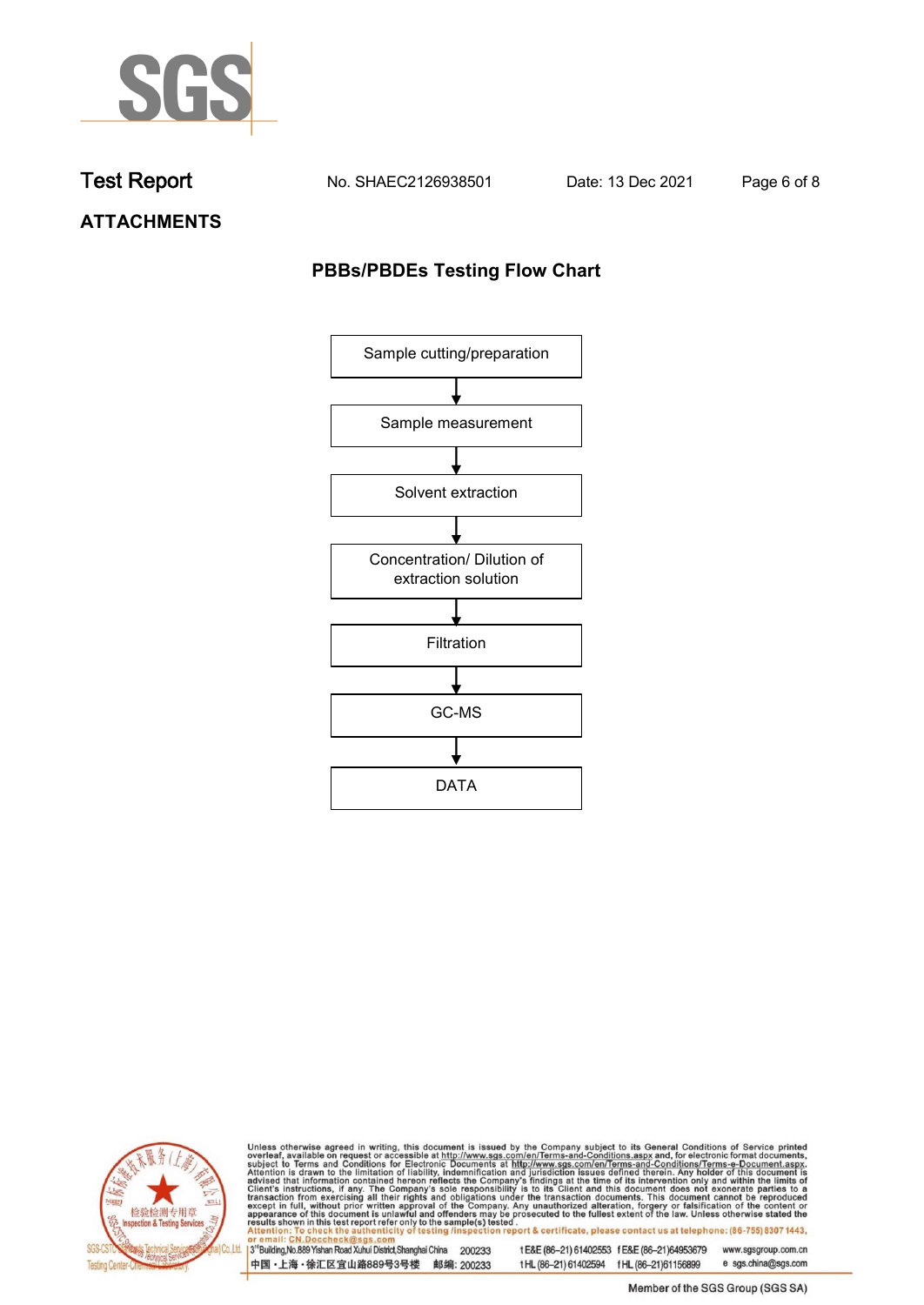

**Test Report. No. SHAEC2126938501 Date: 13 Dec 2021. Page 7 of 8.**

# **ATTACHMENTS**

## **Phthalates Testing Flow Chart**





Unless otherwise agreed in writing, this document is issued by the Company subject to its General Conditions of Service printed overleaf, available on request or accessible at http://www.sgs.com/en/Terms-and-Conditions.asp

3<sup>'</sup>Building, No.889 Yishan Road Xuhui District, Shanghai China 200233 中国·上海·徐汇区宜山路889号3号楼 邮编: 200233

tE&E (86-21) 61402553 fE&E (86-21)64953679 www.sgsgroup.com.cn

e sgs.china@sgs.com t HL (86-21) 61402594 f HL (86-21) 61156899